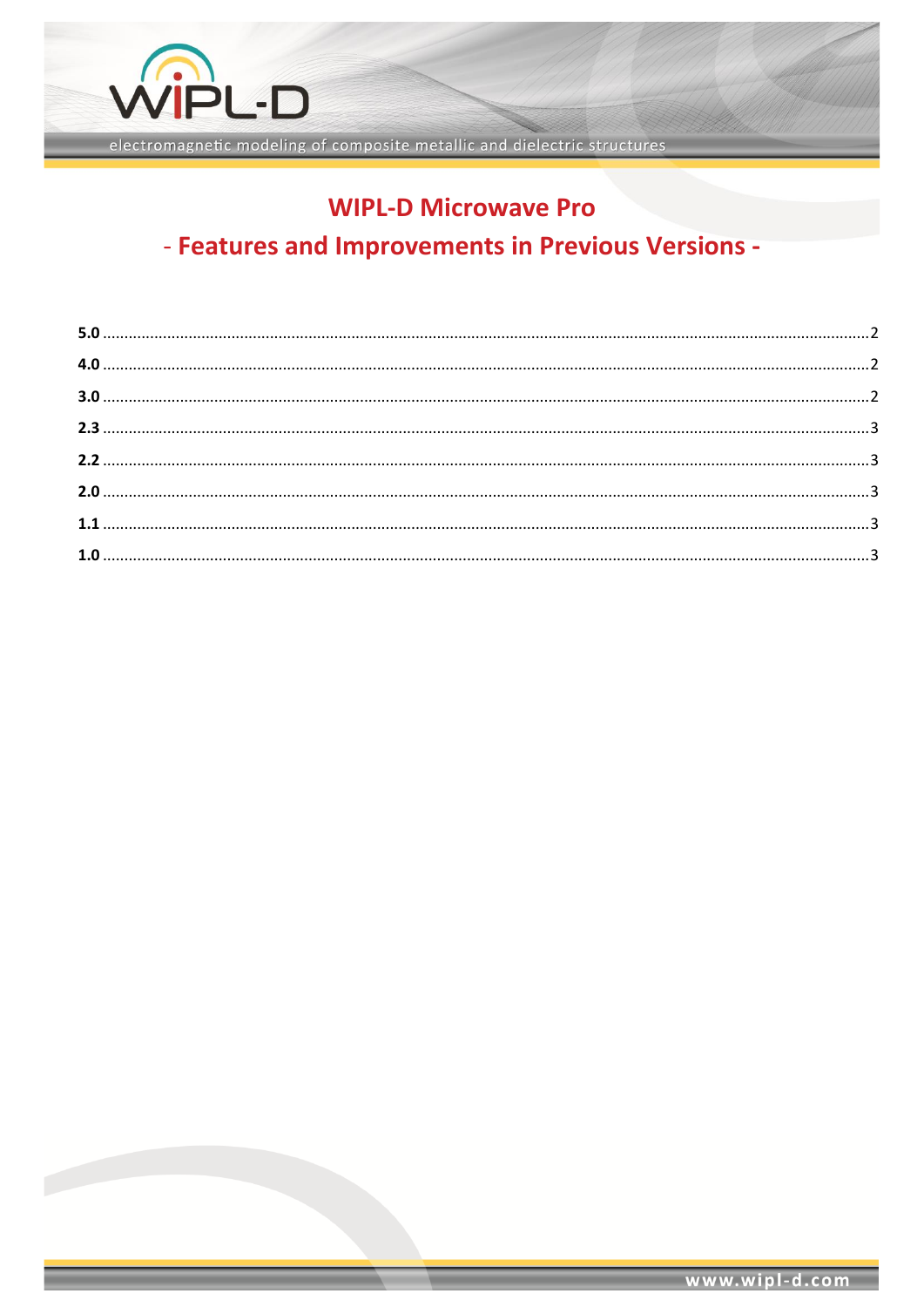

### <span id="page-1-0"></span>**5.0**

New Features:

- Active linear circuit analysis To extend the application area of linear circuit simulator several features have been introduced to include the analysis of active microwave circuits. The new analysis options include:
	- o Noise analysis
	- o Stability analysis
	- o Gain analysis
- Adding explicit ground connection for 2-port imported data files.

21 .N

- De-embedding of imported 3D EM components has been improved so that a component can now be a part of a more complex circuit.
- Stripline library has been added.
- Coupled microstrip and striplines are introduced in Impedance calculator.
- Dielectric material other than air is now supported with waveguide analytical components (calculated using mode matching).
- One generator at a time enables calculation of radiation pattern and near field while using global ports.
- Other options/improvements
	- o Silent run
	- o Import EM components with results
	- o Microstrip frequency dispersion calculation improved
	- o Analytical component of coupled microstrip lines

Detailed information on improvements/new features implemented in version 5 you can find in the document **[WIPL-D](https://wipl-d.com/wp-content/uploads/2018/06/WIPL_D_Microwave_5_What_is_New.pdf)  [Microwave Pro v5.0 -](https://wipl-d.com/wp-content/uploads/2018/06/WIPL_D_Microwave_5_What_is_New.pdf) What is New.pdf**.

#### <span id="page-1-1"></span>**4.0**

New Features:

- Improved analysis of frequency dependent materials
- Enhanced functionality of tuner
- One mouse click transformation from schematic to microstrip layout
- Two ideal transformer elements enabling mixed-mode S parameter analysis of differential circuits
- General ideal coupled line element
- General power divider element
- Four terminal transmission line elements (floating ground)
- Updated controlled sources elements with delay included

Detailed information on improvements/new features implemented in version 4 you can find in the document **[WIPL-D](https://wipl-d.com/wp-content/uploads/2018/11/WIPL_D_Microwave_4_What_is_New.pdf)  [Microwave Pro v4.0 -](https://wipl-d.com/wp-content/uploads/2018/11/WIPL_D_Microwave_4_What_is_New.pdf) What is New.pdf**.

#### <span id="page-1-2"></span>**3.0**

After sticking to v2.3 for some time, WIPL-D invested a significant effort to release a much-improved **v3.0**. Ease of use and higher degree of customization are the emphasis of this release when compared to the others.

#### New Features:

- Tuner tool enables the user to tune their circuits in real time and with multiple output results in parallel
- Ability to employ advanced GPU technology to decrease simulation time of circuits with large EM subcomponents
- Frequency dependent symbols enable analysis of frequency dependent components and materials
- Users are now able to use the Sweeper and Time Domain Solver in Microwave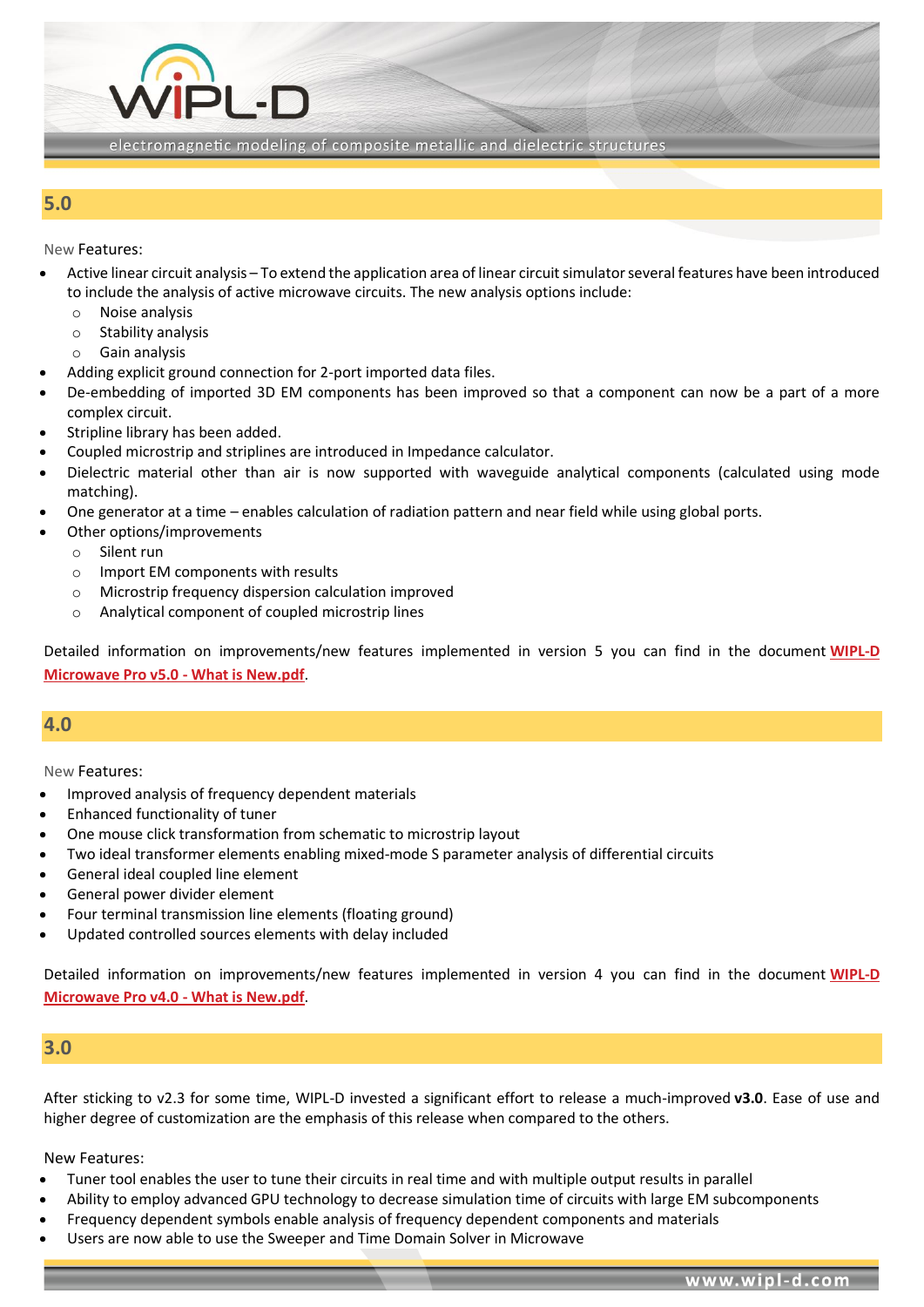

- 49 new functions that can be used in the symbols list
- Change of all selected components model by a single click (e.g. EM to Analytical)
- H and E Taper added to the Rectangular Waveguide palette done with the Mode Matching technique

### <span id="page-2-0"></span>**2.3**

**WIPL-D Microwave Pro v2.3** represents a much faster descendant of v2.2. The focus of this release is the speed-up in many segments.

New Features:

- Greatly accelerated simulation of circuits with large number of ports
- Up to 5 times faster writing of output results

#### <span id="page-2-1"></span>**2.2**

**WIPL-D Microwave Pro v2.2** introduces Mode Matching technique and represent a slight alteration of Microwave 2.0.

New Features

• Complete Rectangular Waveguide palette done with the **Mode Matching technique**

#### <span id="page-2-2"></span>**2.0**

**WIPL-D Microwave Pro v2.0** is an important upgrade from v1.1 in terms of speed of circuit simulation. The overall simulation of circuits consisting of ideal components is at least 10 times faster, and for closed-form components at least 15 times faster.

#### New Features

- **New component description technology** leads to multifold acceleration of S-parameters calculation
- Latest library routines used for **faster circuit simulation**
- Reduced overhead computations in optimization cycles
- Stored Range settings and Zoom Area option in the Graph window
- Link to **Time Domain Solver**

#### <span id="page-2-3"></span>**1.1**

**WIPL-D Microwave Pro v1.1** is a slight alteration of v1.0.

New Features

- Q-factor lumped element models
- Link to Filter Designer and Array Designer

While WIPL-D Microwave Pro v1.0 featured only the Lite version of Filter Designer, v1.1 links with professional tools for filter and antenna array design.

## <span id="page-2-4"></span>**1.0**

**WIPL-D Microwave Pro v1.0** is the biggest improvement in comparison with WIPL-D Microwave Lite. Features introduced with v1.0

- **No limits on circuit size** circuits are simulated regardless of the number of nodes, components, or component ports.
- **Modular modeling of complex circuits** hierarchical circuit modeling is enabled through usage of subcircuit components. Provided encapsulation simplifies the modeling and handling of complex circuits.